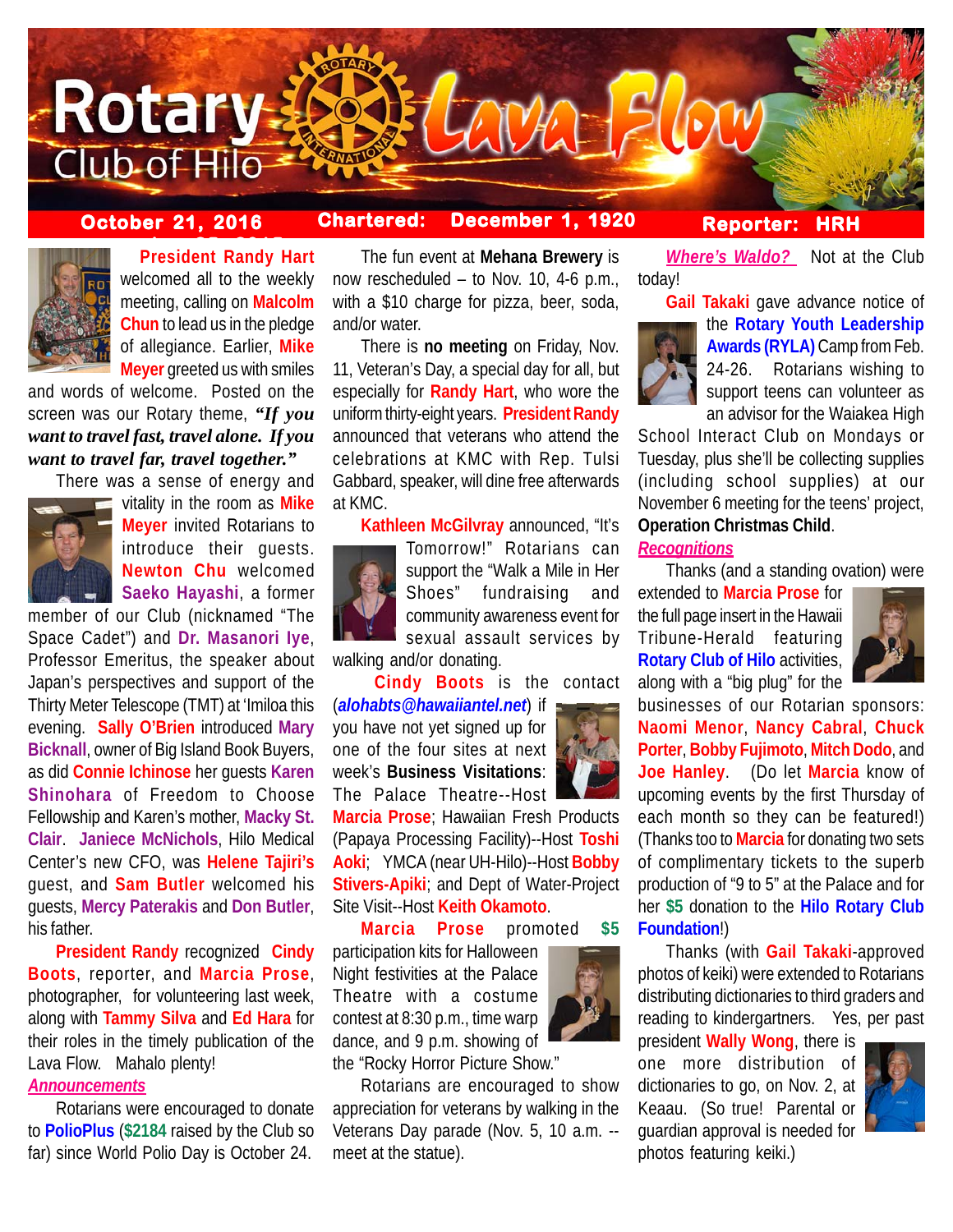### *Birthdays:*

**Chris Tamm** October 6 **Stan Fortuna** October 10 **Nancy Cabral October 12 Tammy Silva** October 15 **Gerard Carter** October 26

### *Club Anniversary:*

**Randy Hart** October 14 1994 (22) **Ron Dolan** October 4 1991 (25) **Gene Tao** October 11 1985 (31) **Treena Breyfogle** October 12 2012 (4) **Alan Kusunoki** October 15 1993 (23) **Dylan Shropshire** October 16 2015 (1) **Cowboy Kaneshiro** October 22 1999 (17) **Rand Mundo** October 22 1994 (12)

### *Wedding Anniversary:*

**Malcolm & Cecilia Chun October 12 (11) Craig & Linday Shikuma** October 15 (36) **Newton & Roberta Chu** October 16 (34) **Chris & Barbara Tamm** October 26 (48) **Jim & Linda Kennedy** October 27 (32)

### *Announcements:*

**Nov. 4 - Brigadier General Ray Gandy (Retired) Nov. 10 - Mehana Brewery Tour & Tasting 4:00 pm - 6:00 pm \$ 10.00 per person Nov. 11- No Meeting**

- President **Randy Hart**
- Past President **Wally Wong**
- President Elect **Steve Handy**
- Vice President **Mitch Dodo**
- Secretary **Treena Breyfogle**
- Treasurer **Corey Kawamoto**
- Sergeant at Arms **Dirk Yoshina**
- 
- Membership **Connie Ichinose**
- Public Relations **Marcia Prose**
- International Service **Stew Hussey**
- Community Service **Reese Mates**
- Vocational Service **Cindy Boots**
- Club Service **Kui Costa**
- New Generations **Gail Takaki**

- Hilo Rotary Club Foundation **Lisa Rantz**
- The Rotary Foundation **Kerry Glass**
- Hawaii Rotary Youth Foundation **Mitchell**

*Those with birthdays, wedding anniversaries and club anniversaries* were recognized by name and via PowerPoint.



**Newton Chu** donated **\$100** to the **Hilo Rotary Club Foundation** for a tribute to his wife, **Roberta**: *"….hope we have 100 years together!"*

### **Alan Kusunoki** (Club Anniversary, 23

years) donated **\$23** to **PolioPlus**, noting Rotary International's effort to eradicate polio started in the mid-80s and with support from the Gates Foundation has been



eradicated in all but two countries.

**Rand Mundo** (Club Anniversary, 12 years), gave **\$20** to our **Club's Foundation**, grateful for the growth in our Club.

### *Happy/Sad Dollars*



**Mike Meyers** gave sad dollars, recognizing the contributions of the late **Dr. Clifford Kopp**, a dentist and Rotarian from the Rotary Club of Kona, who walked around the island to draw

attention to the lack of support for homelessness on our island, plus raising funds in the process. (He died suddenly at age 60.) On the happy side, **Mike** gave **\$38** to report he is now a size 38! Way to go, **Mike**!

# **Richard Johnson** gave **\$20** to **PolioPlus** for **Jenny's** and his recent great trip in New Mexico, connecting with Rotarians **Kerry Glass**, **Susan Munro**, and **Treena Breyfogle**. Sante Fe is

now on their short list for a future home, as their home in Hilo is now in escrow.

# Photographer: Mitchell Dodo

**Charlene Meyers** donated **\$20** for **PolioPlus** to announce the joys of visiting three Rotary Clubs in England. She noted that while there has been some resistance in allowing



women to join Rotary in the United Kingdom, two of the three Clubs have female presidents.

**Saeko Hayashi** donated **\$20** to **RYLA**



to support youth programs, along with the hope that persons would take the lead for the next generation via STEM initiatives and learning more about TMT challenges

from Japan's perspective via tonight's talk at 'Imiloa by **Dr. Masanori Iye**.

**Barbara Garcia** gave **\$20** to our **Club's**



**Foundation** to celebrate the brand new 104-page edition of Ke'Ola Magazine, plus **\$20** to **PolioPlus** to announce that the deadline for ads for the

2017 wedding issue is next week. Yes, she's a member of the Hawaii Island Wedding Association, a group that is encouraging more weddings on our island. (Maui has more than double the number of weddings—and thus more revenue!) If you know of anyone with a Bridal Event connection, contact her at

*Barb@kolamagazine.com*.

**Joe Hanley** gave **\$20** to the **Wada Foundation** for surviving a week-long wine cruise and to announce the good news of an anticipated grandchild.